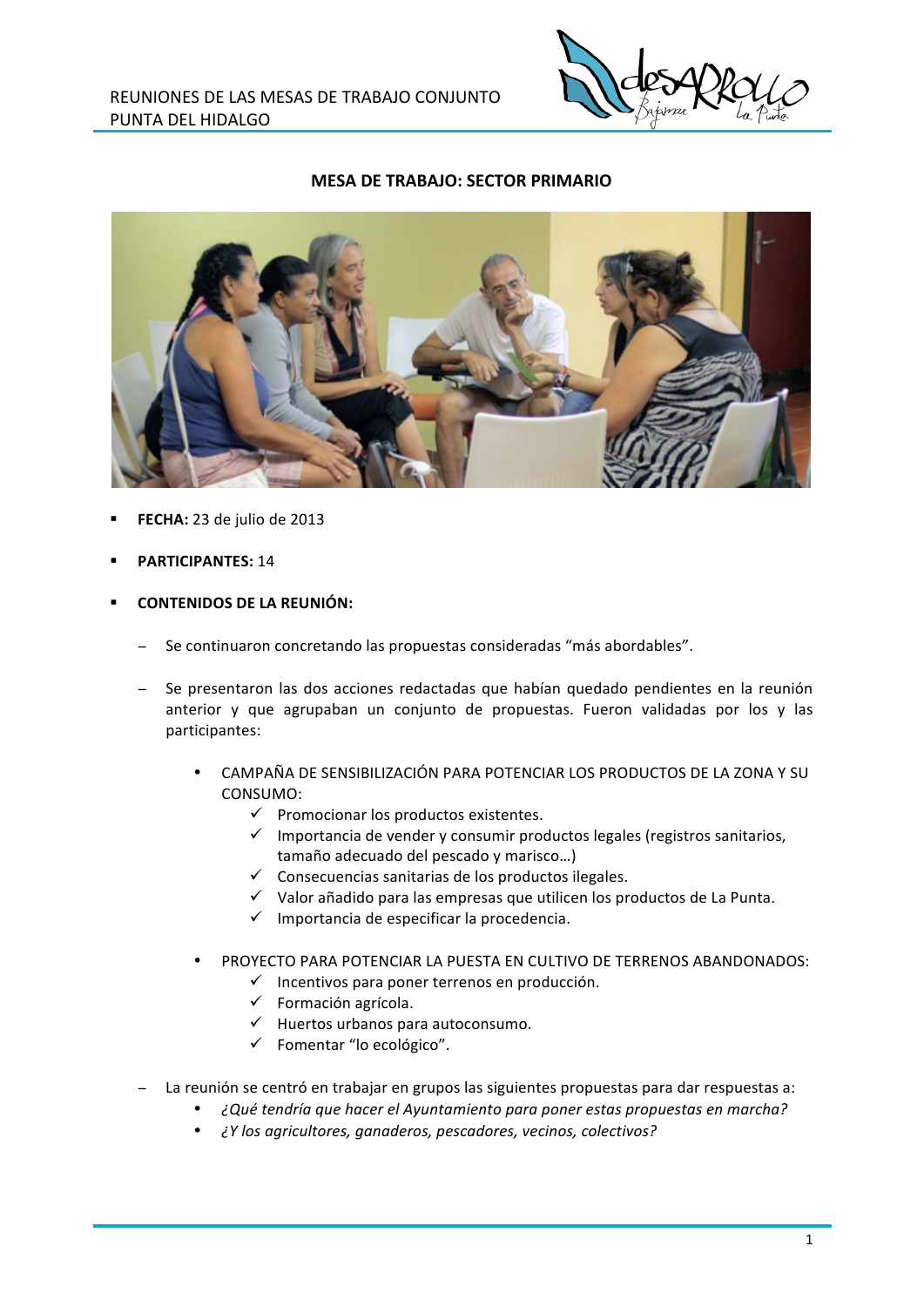

| $\overline{\phantom{0}}$<br>GRUPO | Campaña de sensibilización para potenciar los productos de la zona y su<br>consumo.<br>Visitas organizadas a las granjas.<br>Facilitar la distribución de los productos, creando un mercadillo de fin de semana |  |  |  |  |  |
|-----------------------------------|-----------------------------------------------------------------------------------------------------------------------------------------------------------------------------------------------------------------|--|--|--|--|--|
|                                   | y aprovechar los puntos de venta existentes.                                                                                                                                                                    |  |  |  |  |  |
| $\sim$<br>GRUPO                   | Proyecto para potenciar la puesta en cultivo de terrenos abandonados.<br>Crear un censo de terrenos inactivos de personas interesadas.<br>Estudio de la cantidad y calidad disponible de agua.                  |  |  |  |  |  |
| m<br>GRUPO                        | Puerto y acceso en condiciones. Con posibilidad de descargar el pescado y cargar<br>el combustible.                                                                                                             |  |  |  |  |  |
|                                   | Controlar el cloro para las piscinas (se come los erizos y el musgo).<br>Mayor control de las artes de pesca: pesca con anzuelo, tambor y nasa de                                                               |  |  |  |  |  |
|                                   | camarón, túnidos y carnada de túnidos.<br>Punto de primera venta para la pesca.                                                                                                                                 |  |  |  |  |  |
|                                   | Limpieza (Cofradía) instalación y recogida de fondeos.<br>Más control sobre los vertidos.                                                                                                                       |  |  |  |  |  |

- Dado que no asistieron a la reunión personas relacionadas directamente con la pesca, se acordó no trabajar el grupo 3 de propuestas.
- Finalmente las propuestas de los 2 grupos fueron presentadas en plenario por un/a portavoz que fueron debatidas y completadas por el resto de participantes.

|                                                                                              | <b>GRUPO 1</b>                                                                                                                                                                                                                                                                                                                                                                                                                                                                         |
|----------------------------------------------------------------------------------------------|----------------------------------------------------------------------------------------------------------------------------------------------------------------------------------------------------------------------------------------------------------------------------------------------------------------------------------------------------------------------------------------------------------------------------------------------------------------------------------------|
| ¿Qué tendría que<br>hacer el<br>Ayuntamiento para<br>poner estas<br>propuestas en<br>marcha? | Campaña de información y Jornadas de sensibilización para usuarios,<br>colegios, colectivos<br>Escuela Taller para<br>rutas turísticas, visitas guiadas,<br>mapas<br>informativos<br>Ofertar en las redes sociales mapas informativos con los productos de<br>$\overline{\phantom{m}}$<br>la zona.<br>Que personas "conocidas" promocionen la zona y la oferta de<br>$\overline{\phantom{m}}$<br>productos existente.<br>Aprovechar el canal YouTube que existe en el Ayuntamiento "La |
|                                                                                              | Laguna, emprende" para hacer promoción de los productos.                                                                                                                                                                                                                                                                                                                                                                                                                               |
| ¿Y los agricultores,                                                                         | Coordinación entre los colectivos de la zona para concienciar a los<br>$\overline{\phantom{m}}$<br>usuarios.                                                                                                                                                                                                                                                                                                                                                                           |
| ganaderos,                                                                                   | Listado de los productos y productores y de los puntos de venta.                                                                                                                                                                                                                                                                                                                                                                                                                       |
| pescadores,<br>vecinos, colectivos?                                                          | Coordinación entre productores, restaurantes y puntos de venta para<br>hacer degustaciones.                                                                                                                                                                                                                                                                                                                                                                                            |
|                                                                                              | Mercadillo de fin de semana, regulado, con productos de la zona.                                                                                                                                                                                                                                                                                                                                                                                                                       |